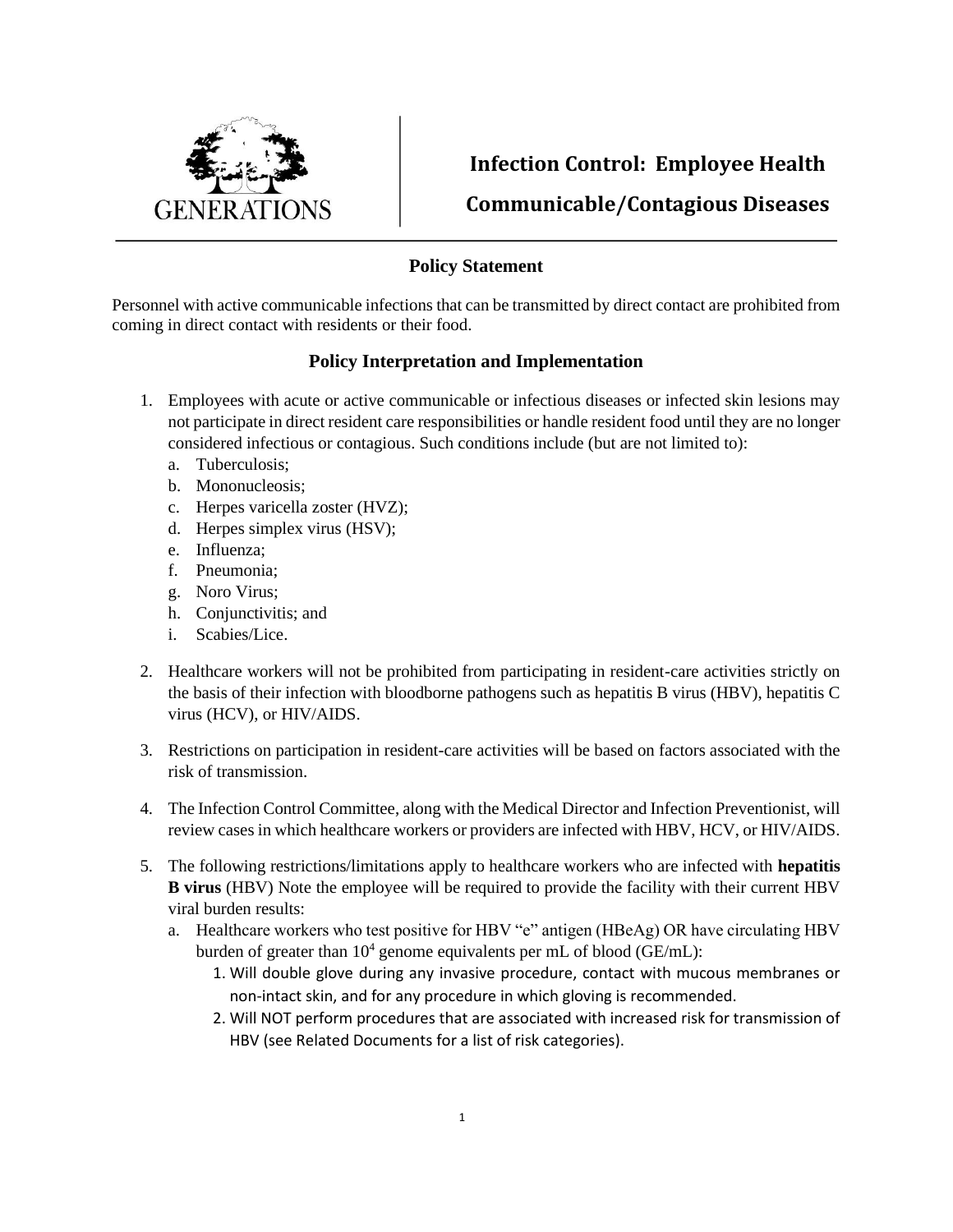- b. Healthcare workers infected with HBV who have circulating viral burdens of less than  $10<sup>4</sup>$ GE/mL will be allowed to perform procedures that are associated with increased risk of transmission of HBV, provided the healthcare worker:
	- 1. Has not previously transmitted HBV infection to his or her residents;
	- 2. Consults with the IPRP regarding his or her practice and optimal infection control practices;
	- 3. Obtains follow-up testing at least twice a year to demonstrate a continued viral burden of less than  $10^4$  GE/mL;
	- 4. Seeks ongoing care from a personal physician who has expertise in the management of HBV infection and allows that physician to communicate with the IPRP about the healthcare worker's clinical status;
	- 5. Strictly adheres to all infection control practices and procedures; and
- 6. The following restrictions/limitations apply to healthcare workers who are infected with **hepatitis C virus** (HCV) Note the employee will be required to provide the facility with their current HCV viral burden results:
	- a. Healthcare workers who have circulating HCV burden of greater than  $10^4$  GE/ mL of blood:
		- 1. Will double glove during any invasive procedure, contact with mucous membranes or non-intact skin, and for any procedure in which gloving is recommended.
		- 2. Will NOT perform procedures that are associated with increased risk for transmission of HCV (see Related Documents for a list of risk categories).
	- b. Healthcare workers infected with HCV who have circulating viral burdens of less than  $10<sup>4</sup>$ GE/mL will be allowed to perform procedures that are associated with increased risk of transmission of HCV provided the healthcare worker:
		- 1. Has not previously transmitted HCV infection to his or her residents;
		- 2. Consults with the IPRP regarding his or her practice and optimal infection control practices;
		- 3. Obtains follow-up testing at least twice a year to demonstrate a continued viral burden of less than  $10^4$  GE/mL;
		- 4. Seeks ongoing care from a personal physician who has expertise in the management of HCV infection and allows that physician to communicate with the IPRP about the healthcare worker's clinical status;
		- 5. Strictly adheres to all infection control practices and procedures;
- 7. The following restrictions/limitations apply to healthcare workers who are infected with human immunodeficiency virus (HIV) or acquired immune deficiency syndrome (AIDS) Note the employee will be required to provide the facility with their current HIV viral burden results:
	- a. Healthcare workers who have circulating HIV burden of greater than  $5 \times 10^5$  GE/ mL of blood: 1. Will double glove during any invasive procedure, contact with mucous membranes or non-intact skin, and for any procedure in which gloving is recommended.
		- 2. Will NOT perform procedures that are associated with increased risk for transmission of HIV (see Related Documents for a list of risk categories).
	- b. Healthcare workers infected with HIV/AIDS who have circulating viral burdens of less than 5  $x$  10<sup>5</sup> GE/mL will be allowed to perform procedures that are associated with increased risk of transmission of HIV provided the healthcare worker: